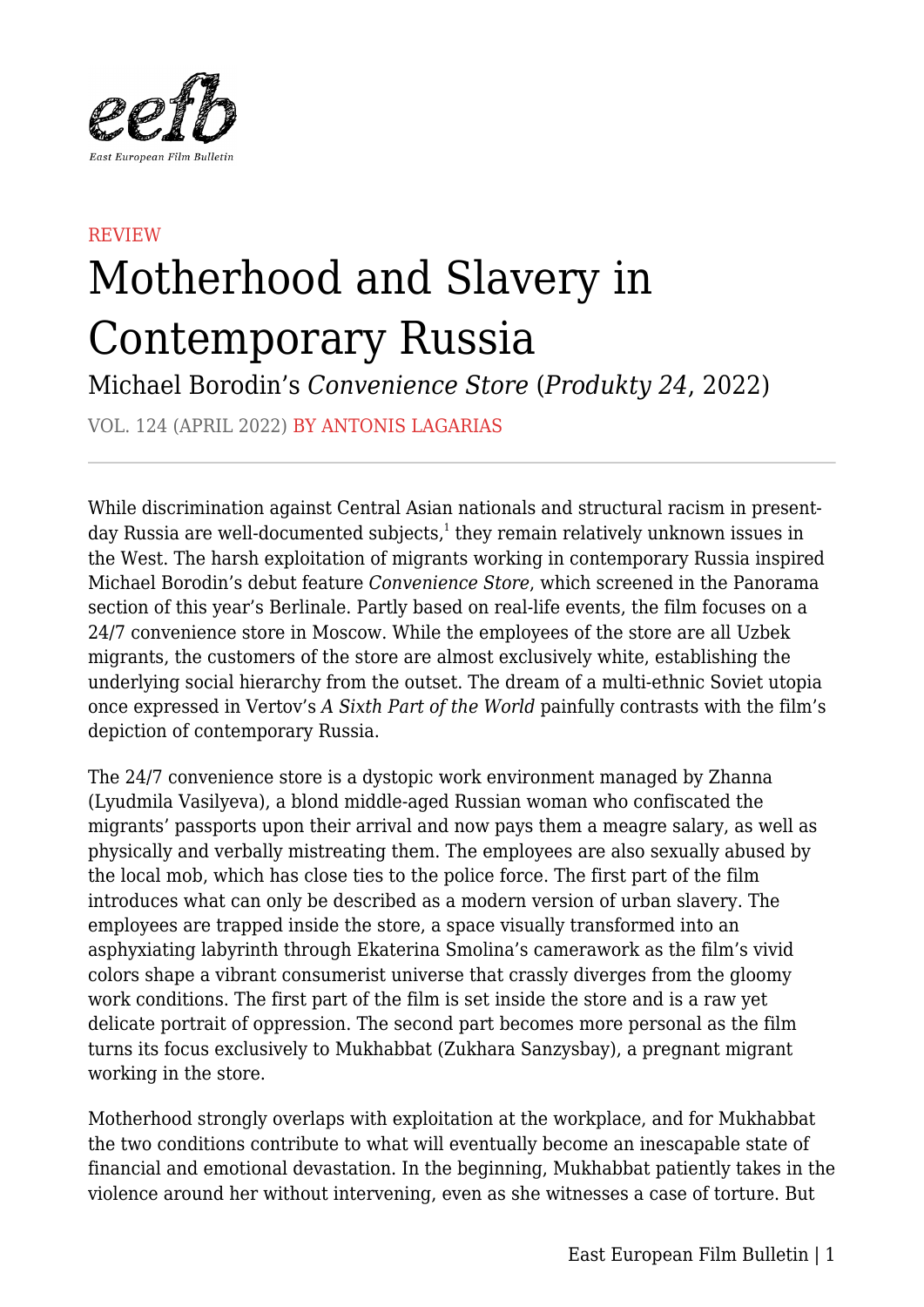after Mukhabbat gives birth, Zhanna takes away the baby, claiming it will have a better life if she raises it in her stead. Seeing her son stolen from her becomes the catalyst for a much-needed act of defiance against oppression. Mukhabbat escapes the store and denounces the whole operation to a group of a human rights activists. However, they prove incapable of helping and her attempt to bring about change eventually fails.

Despite the fact that the film stays close to her point of view, a distance remains between Mukhabbat and the viewers, who never really get to understand her fears, desires and thoughts beyond the obvious family/working framework. In the absence of a personal independent voice, Mukhabbat sometimes feels like solely being a representative of her ethnic community, her on-screen identity limited to that of an exploited worker or a desperate mother. When she eventually escapes this double dynamic, Mukhabbat embarks on a solitary journey back to Uzbekistan, leaving her son behind. Returning to her homeland means abandoning her role of a mother to reclaim that of a daughter and reunite with her own mother, whom she had abandoned several years ago. However, her quest for freedom proves to be short-lived when financial priorities dominate over family dynamics. Finding her mother in a dire financial state, Mukhabbat is obliged to find work in the local cotton field. If Moscow represented a dystopian metropolis filled with indifferent consumers and carried by urban slavery and exploitation, in Uzbekistan slavery takes its well-known rural form for low-wage and female-only agricultural workers.

How to represent the exploited and oppressed is a much-debated topic in cinema, dating back to the origins of class struggle.<sup>2</sup> Few films have been able to provide a satisfactory answer that goes beyond either idealizing or victimizing its subjects. However, as exemplified by *Convenience Store,* films representing the harsh conditions of the working class no longer feel obliged to search for the once-necessary emancipatory narrative. The lack of tangible alternatives and the deep sense of helplessness depicted by the film are both striking. Sometimes, this will make the film verge on the all-too-obvious. For instance, a discussion taking place after the longexpected reunion of Mukhabbat with her mother, where the latter almost immediately mentions the expected increase in the house expenses due to Mukhabbat's presence, comes off as an overzealous effort by the director to underscore the economic conditions of Mukhabbat's reality. The film depicts a world where financial needs and extreme work oppression erase all other aspects of life and ultimately lead to different forms of dispossession. Through her exploitative work relation, Mukhabbat is deprived of her income, her child and her motherhood, and the film ends with her losing any hope for a better future too. Her final choice to abandon Uzbekistan a second time and return to Russia, Zhanna and her baby, only confirms that slavery is still alive in different forms, that change will never come, and that compromise is the only option when faced with such dire circumstances.

The film is equally unforgiving in its depiction of activists, who seem tired, inefficient and themselves trapped in a world with no sense of alternatives, neither realistic nor utopian ones. Mukhabbat eventually becomes what her oppressors see her as: a person with limited agency that is easy to exploit. Her last appearance, having changed the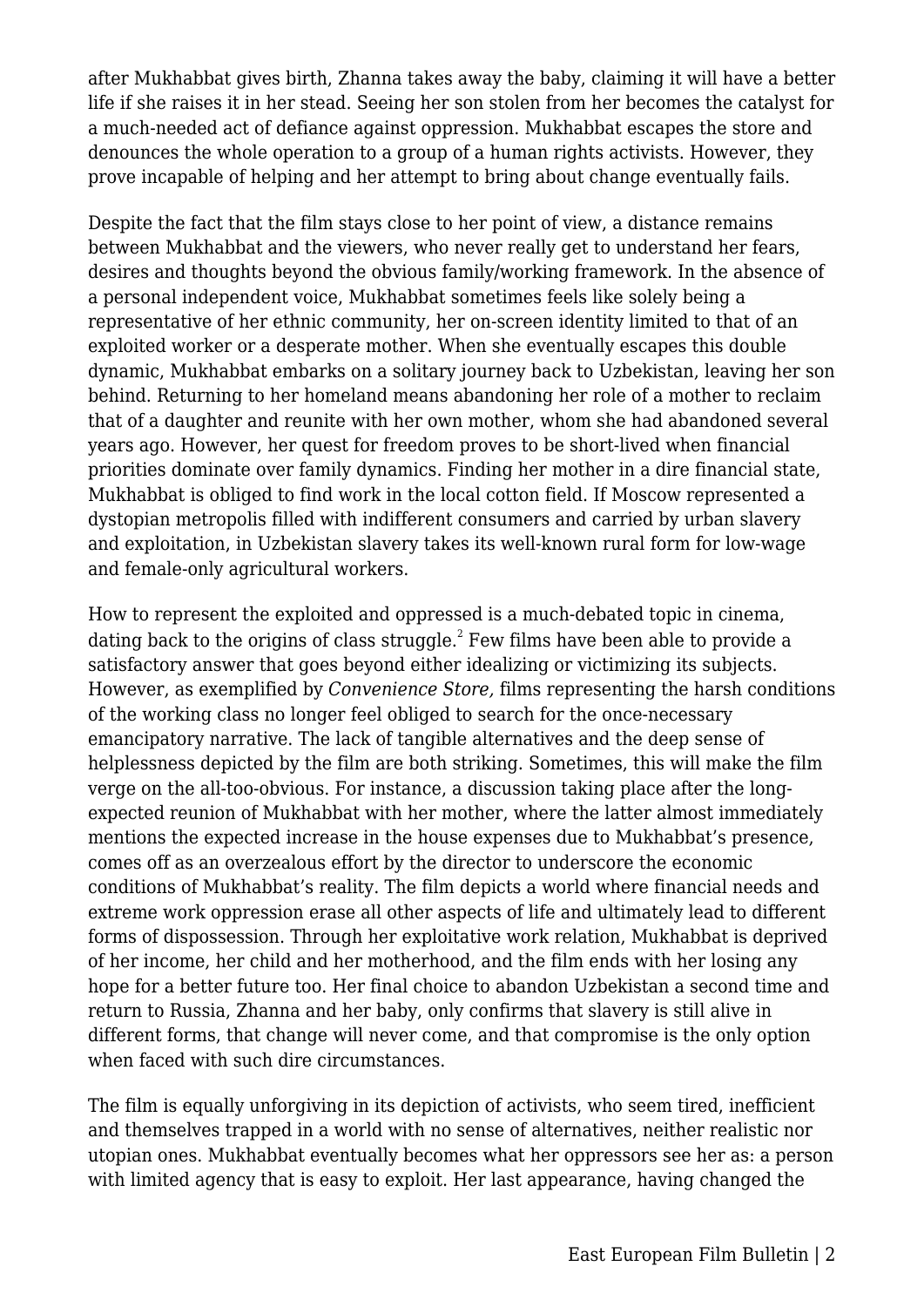color of her hair from black to blond (a color associated with Zhanna) possibly marks the irrevocable end of her defiance and the acceptance of her role between a powerless victim and a conscious collaborator to the slavery operation. Since the exact reasoning behind her choices is never really shared with the audience, it is hard to say if a different, perhaps hopeful ending would have been possible.

Of course, exploiting workers does not necessarily require imprisoning them, nor even the police corruption seen in the film. The recent so-called migration crisis revived forgotten memories of European states implementing legal labor migration in 1960s. The promise of prosperity for migrant workers was never fulfilled, with housing being notoriously inhumane as immigrant labor became the backbone of post-war European reconstruction. Present-day labor migration is based on similar neoliberal promises of "labor heavens". Each "developed" country exerts its influence on neighboring countries, whose work force it can absorb and exploit. In doing this, employers don't always have to resort to illegal means. The current minimum wage in most countries hardly allows for a dignified life, and the recent invention of "flexible" employment, like zero-hour contracts or self-employment, allows for the continued exploitation of all workers, migrants, and locals within a legal framework.

While admitting its own impossibility to imagine a solution, *Convenience Store*'s cruel realism acknowledges the dark side of labor migration. Bringing to light the exploitation of Central Asian nationals, the film eventually acts as a warning against the false promises of labor heavens in advanced societies. In a surreal turn, the last scene shows the convenience store rising into the air, where it remains suspended and disconnected from its surrounding urban fabric. This final image may have a double meaning. On the one hand, it emphasizes the function of the store as a microcosm that is both inaccessible and inescapable. On the other hand, the store's newfound place up in the sky means that it is now visible to the public eye. Change, while impossible within the boundaries of the film itself, may emerge from the outside once the problem becomes painfully visible.

## **References**

- 1. See for instance a recent academic study on psychological distress among Central Asian immigrant women in Russia: https://www.sciencedirect.com/science/article/pii/S2666560321000116 [accessed on 14/2/2022].
- 2. For instance, the screening of A Film Like Any Other of Jean Luc Godard in the midst of May `68, led to a heated discussion among the director, representatives of French unions and cinephiles on questions about the ethics and legitimacy of addressing working-class issues in film. For details, see Nouel, Thierry. Débat autour d'Un film comme les autres de Jean-Luc Godard. Sur la conservation des documents de 68, La Revue Documentaires, vol. 22-23, no. 1-2, 2010; pp.